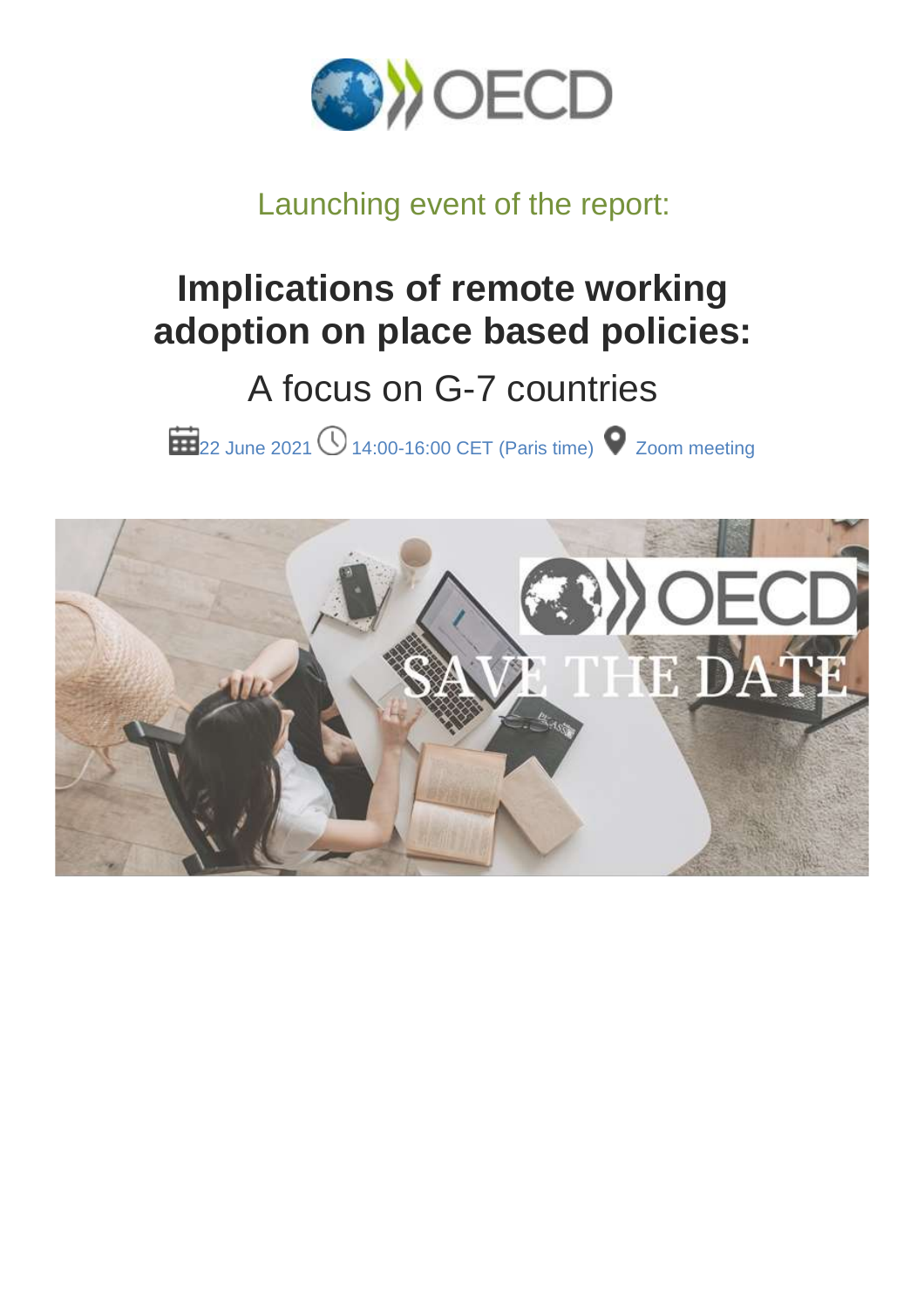### **■What's the issue?**

The COVID-19 crisis has brought substantial changes to the way people interact and firms conduct their business. Global lockdowns have accelerated the uptake and acceptance of remote working - which will likely remain in its hybrid form in the post-pandemic scenario.

Remote working opens new opportunities for regions outside large cities to attract new residents and revitalise communities, yet cities are transforming themselves to improve wellbeing and a big urban exodus is not envisioned. A greater adoption of remote working could incentivise the demand for places outside large cities that can offer affordable and suitable housing and office spaces with better access to environmental amenities. Changing patterns of work and firms' real estate strategies have implications for regional development and a range of policy areas, including infrastructure, land use and the environment.

Technology will continue to disrupt the benefits of physical proximity and the way people and firms interact. Irrespective of the post-pandemic scenario and future shifts brought by technological change, policies need to be forward-looking and proactive to seize the potential benefits from remote working for all regions.

#### **■About the event**

This report proposes a number of policy takeaways to guide short and long-term policy making to better prepare regions for what may be a "new normal". It identifies different scenarios of settlement patterns that could emerge post-COVID-19. The report relies on realtime subnational data and national statistical surveys to analyse changes in mobility patterns.

The virtual event will gather academics, government and private sector representatives to share their views on the future effects of remote working for regional development and the different scenarios of settlement patterns post-COVID-19. It will also look at new data to analyse changes in mobility patterns and the determinants of remote working adoption across types of workers and places.

#### **■Register in advance for this meeting**

| https://meetoecd1.zoom.us/webinar/register/WN_nKKGRic9S9q8mNzQ4C |  |
|------------------------------------------------------------------|--|
| V119                                                             |  |

**Contact**

**Questions?** Email us at [rural@oecd.org](mailto:rural@oecd.org)

**For more information, visit our website: [http://www.oecd.org/regional/ruraldevelopment//](http://www.oecd.org/regional/ruraldevelopment/)**

Join the conversation on Twitter @OECD\_local #OECDregions